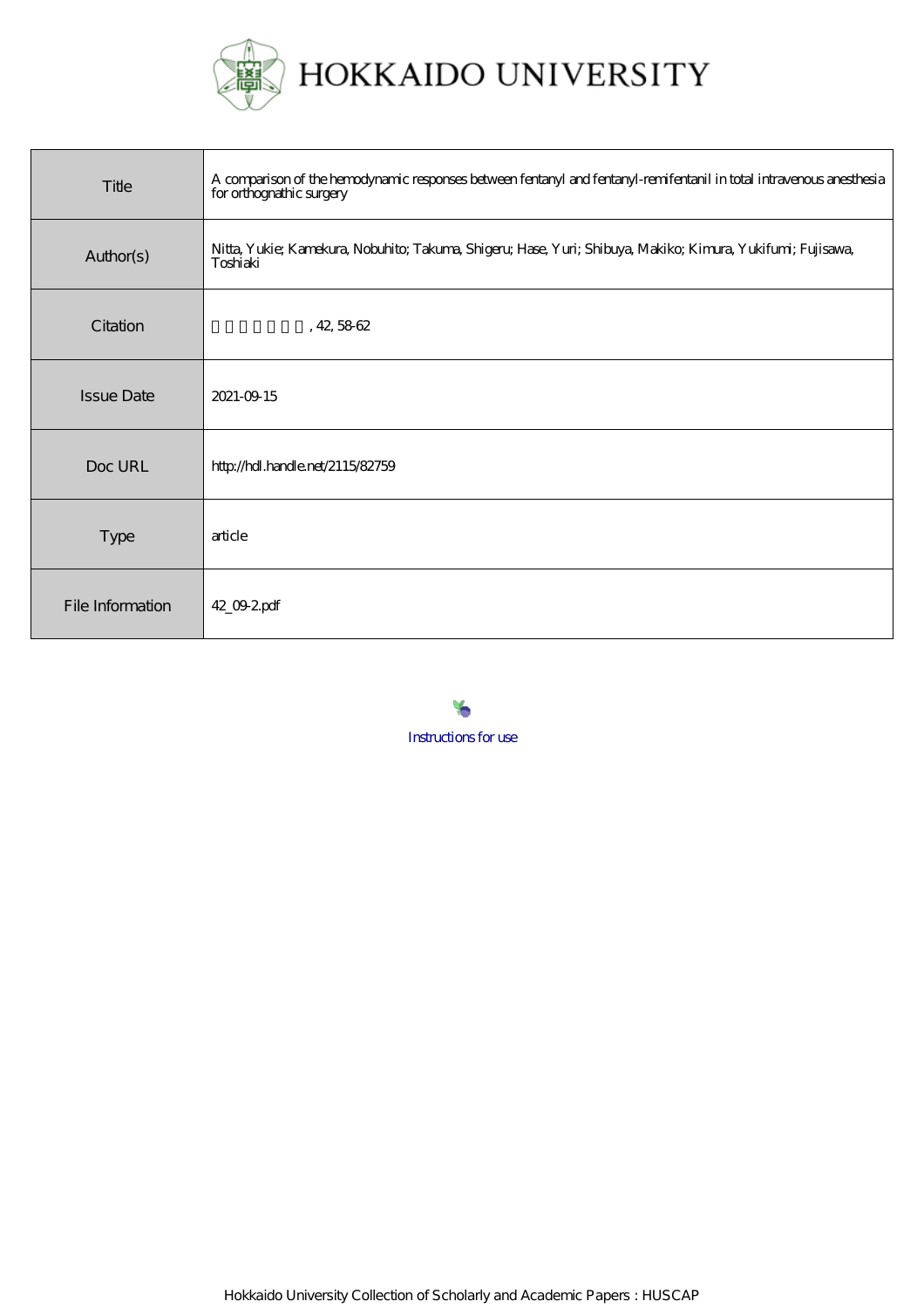# **ORIGINAL**

# A comparison of the hemodynamic responses between fentanyl and fentanyl-remifentanil in total intravenous anesthesia for orthognathic surgery

Yukie Nitta, Nobuhito Kamekura, Shigeru Takuma, Yuri Hase, Makiko Shibuya Yukifumi Kimura and Toshiaki Fujisawa

# ABSTRACT :

Background: The purpose of this retrospective study was to examine whether total intravenous anesthesia (TIVA) with fentanyl-remifentanil has potential hemodynamic advantages over that with fentanyl alone in orthognathic surgery.

Methods: The subjects were 42 generally healthy patients who underwent orthognathic surgery under TIVA using propofol and opioids. Nineteen patients received fentanyl alone

(F group), and 23 received fentanyl and remifentanil (FR group) as narcotic analgesics. The factors investigated included arterial blood pressure (ABP), heart rate, the lability index (L.I.) of ABP, number of case that required ephedrine and hypotensive anesthesia. The data between the two groups were compared using the Student's t-test or Fisher's exact test.

Results: The ABP during anesthesia was significantly lower in the FR group than in the F group. The L.I of the ABP in the FR group was significantly lower than in the F group. The total dose of nitroglycerin for hypotensive anesthesia in the FR group was significantly smaller than that in the F group. The number of cases that required ephedrine was significantly higher in the FR group than in the F group, but hypotension that required administration of ephedrine easily improved, and no refractory hypotension was observed.

Conclusion: Total intravenous anesthesia with fentanyl-remifentanil provides superior hemodynamic stability without unacceptable changes in the intraoperative ABP.

Key Words : Fentanyl; Remifentanil; Hemodynamic Stability; Total Intravenous Anesthesia; Orthognathic Surgery.

# Introduction

 Before approval of remifentanil in Japan, we usually used only fentanyl citrate (fentanyl) as a narcotic analgesic for general anesthesia. Although fentanyl is able to provide continuing analgesic effect postoperatively, it carries a risk of respiratory depression on the emergence and delayed emergence from anesthesia.

 Remifentanil hydrochloride (remifentanil) has a rapid offset because of the short context-sensitive half-time<sup>1)</sup>. Accordingly, we can administer remifentanil with little concern about respiratory depression on the emergence and delayed emergence from anesthesia. As a result, when using remifentanil, we can expect to block operative stimulation properly during surgery<sup>2)</sup>. There are many comparative studies of fentanyl and remifentanil in general anesthesia $^{2-4)}$ . However, to our knowledge, no comparative studies have been conducted for fentanyl and fentanyl-remifentanil as total intravenous anesthesia (TIVA) in the oral and maxillofacial region.

This retrospective study was conducted to clarify the

Department of Dental Anesthesiology, Faculty of Dental Medicine and Graduate School of Dental Medicine, Hokkaido University (Prof. Toshiaki Fujisawa), Kita 13, Nishi 7, Kita-ku, Sapporo, 060-8586, Japan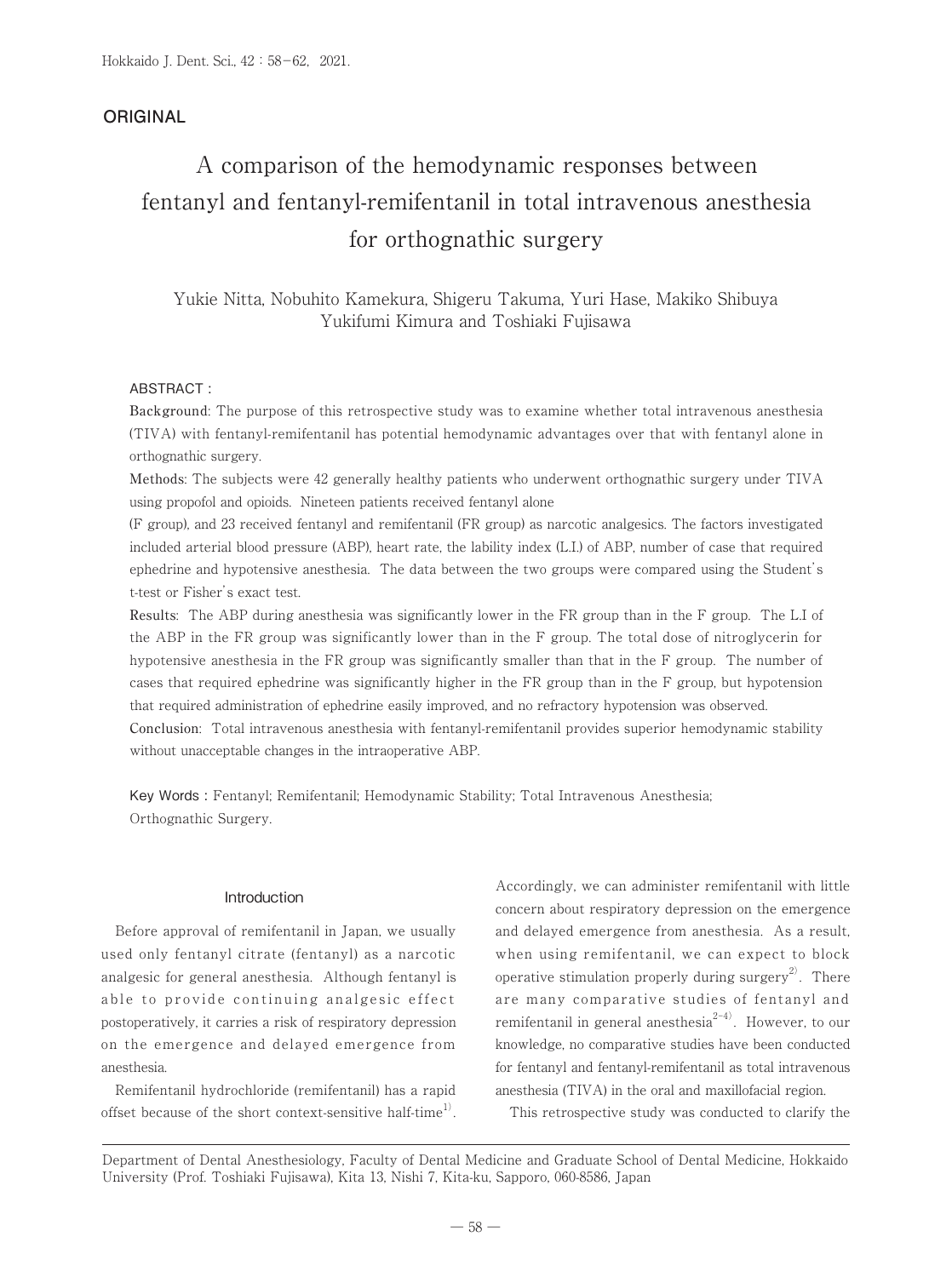hemodynamic advantages of management with different opioids in orthognathic surgery.

#### **Methods**

 This study was approved by the Institutional Review Board of Hokkaido University Hospital (clinical study code 012-0202) and was carried out according to the principles of the Declaration of Helsinki and its amendments.

#### Patients

 Study subjects were 42 patients (American Society of Anesthesiologists [ASA] physical status I or II) who underwent orthognathic surgery under TIVA using propofol and opioids at Hokkaido University Hospital from May 2006 to October 2008. The subjects were divided into two groups: those who received fentanyl alone (F group,  $n = 19$ ) and those received fentanyl and remifentanil (FR group,  $n = 23$ ) as narcotic analgesics. We excluded cases in which an arterial catheter was not inserted and continuous arterial blood pressure (ABP) was not measured as well as cases in which demographics records or operation/anesthesia management, hemodynamic or recovery data were incomplete.

#### Anesthetic methods

 The measurement of electrocardiography (lead II), pulse oximetry, the noninvasive blood pressure (BP), the end-tidal carbon dioxide partial pressure and the bispectral index (BIS) were performed before the induction of anesthesia.

 After preoxygenation with 100 % oxygen, anesthesia was induced with 2-4  $\mu$ g/kg of intravenous fentanyl. Subsequently, propofol was administered through the Terufusion® target-controlled infusion (TCI) pump (TE-371; Terumo Corp., Tokyo, Japan), which used a Diprifusor® TCI system (Astra-Zeneca, London, UK). The initial propofol target concentration was set at 4.5-5.0 μg/ml. Intravenous (IV) vecuronium bromide or rocuronium bromide was administered to facilitate tracheal intubation.

 Anesthesia was maintained by propofol infusion with a TCI pump under a fresh gas flow of oxygen and air mixture while monitoring the BIS (40-60). Before surgery, an arterial line was placed, and the invasive ABP was measured. In the operative field, 2 % lidocaine with 1/160,000 adrenaline was injected by a surgeon. The F group patients received a maintenance dose of intravenous fentanyl. Additional administration of fentanyl was given at the discretion of the dental anesthesiologists in charge. The FR group patients received a continuous infusion of remifentanil and fentanyl boluses. The dental anesthesiologists in charge decided on additional dose of fentanyl and infusion rate of remifentanil. Hypotensive anesthesia was performed according to the judgment of the dental anesthesiologists in charge in both groups. IV dexametazone sodium phosphate (8 mg), IV droperidol (2.5 mg) and IV metoclopramide hydrochloride (10 mg) were administered for the prevention of postoperative nausea and vomiting (PONV).

 The dental anesthesiologists in charge determined the adjustment of the infusion rate of propofol and the timing of the final dose of fentanyl. In the FR group, gradual tapering of remifentanil was performed. IV flurbiprofen axetil (50 mg) was administered to achieve postanesthetic analgesia. After the end of the operation, artificial ventilation was performed with 100 % oxygen at a fresh gas flow of 6 l/min. Before extubation, reversal of muscle relaxants was performed if necessary.

#### Data

 Hemodynamic data during anesthesia were extracted from anesthesia records. The intraoperative intra-arterial systolic and diastolic BP (ASBP and ADBP), highest ASBP, lability index (L.I.) of ASBP and mean arterial pressure (MAP) and intraoperative heart rate (HR) were included. The lability of ASBP of each case was assessed using the L.I. advocated by Reich et al. $^{5)}$ . The high L.I. for MAP indicates significant instability of circulatory dynamics $6$ . The extubation time was defined as the time from the end of the operation to extubation. The number of cases where ephedrine hydrochloride (ephedrine), atropine sulfate and nitroglycerin (NTG) were administered was counted. In addition, we investigated the total dose of NTG in cases where it was given.

# Statistical analyses

 The data of the F and FR groups were compared using the Student's t-test. The categorical data of the two groups were compared using Fisher's exact test. A p-value of <0.05 was considered significant.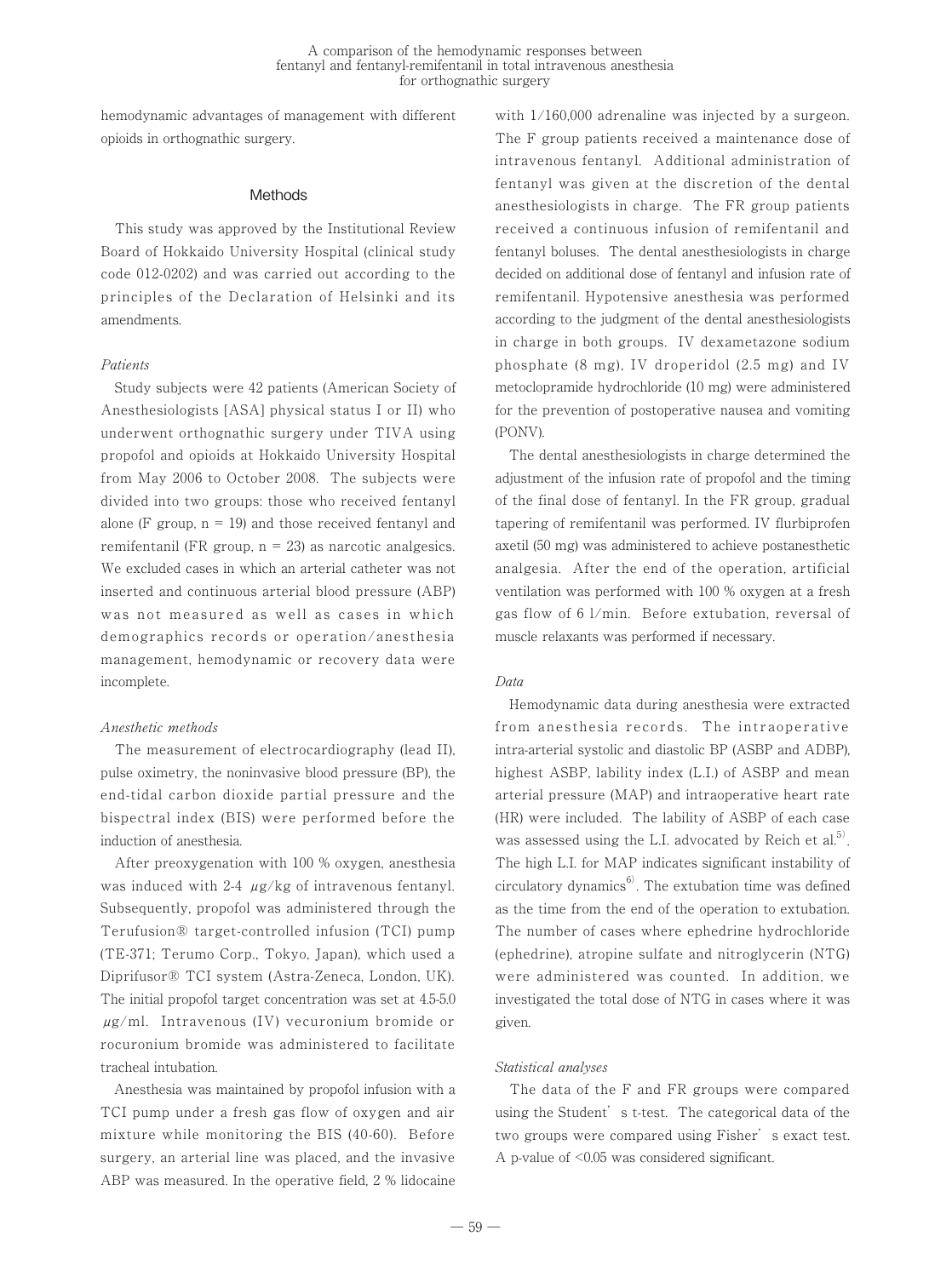#### **Results**

 The demographic characteristics and ASA physical status are shown in Table 1. There were no significant differences between the two groups except for the mean age.

 The hemodynamics data in the F group versus the FR group are shown in Table 2. During surgery, the ASBP and ADBP of the FR group were significantly lower than those of the F group ( $P < 0.001$ , respectively). The highest ASBP of the FR group was significantly lower than that of the F group  $(P<0.001)$  (Table 2). The L.I. of the ASBP and MAP in the FR group was significantly lower than that in the F group (P<0.001, respectively) (Table 2). The HR of the FR group was significantly lower than that of the F group ( $P = 0.003$ ).

 The extubation time was similar and generally rapid in both groups (Table 3). Blood loss was similar between the two groups (Table 3).

 In the FR group, even if the BP decreased, ephedrine alone was sufficient to control it. Any further treatment was unnecessary for hypotension (Table 3). During surgery, hypotensive anesthesia was performed in 94.7 % of cases in the F group and 65.2 % of cases in the FR group, showing a significant difference between the two groups  $(P = 0.027)$ . The total dose of NTG was lower in the FR group than in the F group ( $P = 0.002$ ) (Table 3).

|                              | F group $(n = 19)$ | $FR$ group $(n = 23)$ | P-value     |                    |
|------------------------------|--------------------|-----------------------|-------------|--------------------|
| Gender (male/female)         | 5/14               | 9/14                  | 0.515       | $\dot{\mathbf{x}}$ |
| Age (year)                   | 28.5               | 23.6                  | **<br>0.016 |                    |
| <b>SD</b>                    | 6.18               | 6.1                   |             |                    |
| Weight (kg)                  | 55.7               | 58.4                  | 0.483       | **                 |
| SD                           | 9.5                | 13.7                  |             |                    |
| Height (cm)                  | 162.7              | 165.1                 | 0.349       | **                 |
| <b>SD</b>                    | 7.8                | 8.4                   |             |                    |
| Body mass index              | 21                 | 21.3                  | 0.777       | **                 |
| <b>SD</b>                    | 2.5                | 3.8                   |             |                    |
| ASA physical status<br>(1/2) | 17/2               | 20/3                  |             | ÷                  |

Table 1. Demographic characteristics (n=42)

 There were no significant differences between the two groups except for the mean age.

 F group: fentanyl alone group, FR group: fentanyl and remifentanil group, ASA: American Society of Anaesthesiologists, \*: Fisher's exact test, \*\*: Student's t-test

|                  | $F$ group $(n = 19)$ | $FR$ group $(n = 23)$ | P-value              |    |
|------------------|----------------------|-----------------------|----------------------|----|
| $ASBP$ (mmHg)    | 108.5                | 95                    | $< 0.01$ (0.0006)    | ** |
| <b>SD</b>        | 13.2                 | 7.5                   |                      |    |
| $ADBP$ (mmHg)    | 60.9                 | 48.2                  | $< 0.01$ $(0.00001)$ | ** |
| <b>SD</b>        | 8.9                  | 4.8                   |                      |    |
| HR (bpm)         | 76                   | 67.8                  | $< 0.01$ $(0.003)$   | ** |
| <b>SD</b>        | 7.8                  | 8.7                   |                      |    |
| The highest ASBP | 143.9                | 118.8                 | $< 0.01$ $(0.0003)$  | ** |
| <b>SD</b>        | 24.9                 | 14.7                  |                      |    |
| ASBP L.L         | 0.0608               | 0.0402                | $< 0.01$ $(0.0003)$  | ** |
| SD               | 0.0173               | 0.0157                |                      |    |
| MAP L.I.         | 0.0686               | 0.0479                | $< 0.01$ $(0.0005)$  | ** |
| SD               | 0.018                | 0.0168                |                      |    |

Table 2. Mean of hemodynamic values, the highest ASBP and lability index (n=42)

 During surgery, the ASBP and ADBP of the FR group were significantly lower than those of the F group. The highest ASBP of the FR group was significantly lower than that of the F group. The lability of ASBP of each case was assessed using the L.I. advocated by Reich et al.<sup>5)</sup>. The high L.I. for MAP indicates significant instability of circulatory dynamics<sup>6)</sup>. The L.I. of the ASBP and MAP in the FR group was significantly lower than that in the F group. The HR of the FR group was significantly lower than that of the F group.

\*\*: Student's t-test, ASBP: intra-arterial systolic blood pressure, ADBP: intra-arterial diastolic blood pressure, MAP: mean arterial pressure, HR: heart rate, L.I.: lability index.

|                                      | $F$ group $(n = 19)$ | FR group $(n = 23)$ | P-value |           |
|--------------------------------------|----------------------|---------------------|---------|-----------|
| Operetion time (hours : mins)        | 4:24                 | 4:35                | 0.746   | **        |
| SD                                   | 1:59                 | 1:53                |         |           |
| Anesthesia time (hours : mins)       | 5:51                 | 6:02                | 0.759   | o o       |
| SD                                   | 1:57                 | 1:55                |         |           |
| Extubation time (min)                | 13.9                 | 14.3                | 0.843   | $**$      |
| SD                                   | 3.8                  | 7                   |         |           |
| Blood loss (ml)                      | 374.7                | 301.5               | 0.357   | **        |
| SD                                   | 280.3                | 216                 |         |           |
| Fentanyl mean total dose (µg/kg)     | 13.9                 | 9.2                 | 0.001   | <b>GG</b> |
| SD                                   | 4.6                  | 3.8                 |         |           |
| Remifentanil mean total dose (µg)    |                      | 4160                |         |           |
| SD                                   |                      | 1710                |         |           |
| Propofol mean total dose (mg)        | 2342.4               | 2225.3              | 0.636   | **        |
| SD                                   | 832.3                | 702.1               |         |           |
| Ephedrine use $(+/-)$                | 2/17                 | 16/7                | 0.0001  | ŵ         |
| $(\%)$                               | 10.5                 | 69.5                |         |           |
| Atropine use $(+/-)$                 | 2/17                 | 1/22                | 0.581   | $\Phi$    |
| $(\%)$                               | 10.5                 | 4.3                 |         |           |
| Hypotensive anesthesia $(+ / \cdot)$ | 18/1                 | 15/8                | 0.027   | ÷.        |
| $(\%)$                               | 94.7                 | 65.2                |         |           |
| NTG mean total dose (µg/kg)          | 241.5                | 88.5                |         | e e       |
| SD.                                  | 191.3                | 97.1                | 0.002   |           |

Table 3. Characteristics of operation and anesthesia management (n=42)

 The extubation time was similar and generally rapid in both groups. Blood loss was similar between the two groups. During surgery, hypotensive anesthesia was performed in 94.7 % of cases in the F group and 65.2 % of cases in the FR group, showing a significant difference between the two groups. The total dose of NTG was lower in the FR group than in the F group.

NTG : nitroglycerin, \* : Fisher's exact test, \*\* : Student's t-test

#### Discussion

 Remifentanil has rapid offset because of a short context sensitive half time. So we can administer remifentanil without any concern for respiratory depression on the emergence and delayed emergence from anesthesia. As a result, remifentanil offers an attenuation of the surgical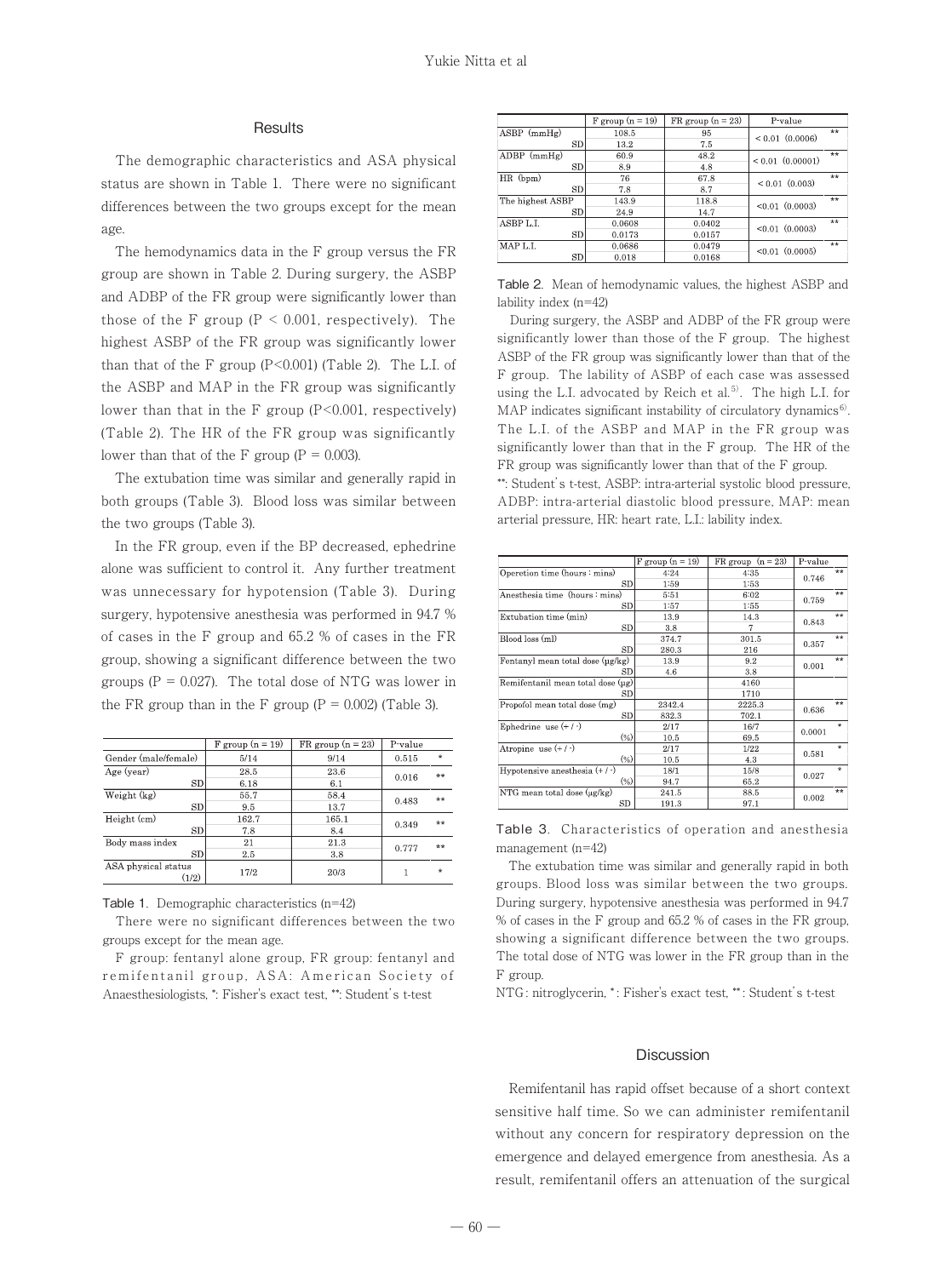stress. On the other hand, it has been known to cause cardiovascular side effects during administration and post-operative side effects such as PONV and increased postoperative pain.

 The L.I. of ASBP and MAP, ASBP, ADBP, HR and the highest ASBP in the FR group were significantly lower than those in the F group. These results suggest that remifentanil might suppress surgical stress and bring stability of circulatory dynamics. These results match past reports<sup>2, 7, 8)</sup>. However, in the FR group, remifentanil increased frequency of hypotension. Although, the BP in the FR group was significantly lower than that in the F group, we could improve hypotension with ephedrine and did not experience refractory hypotension. These results suggested that significant BP reduction in the FR group might be well controllable and rarely lead to adverse events. Cardiovascular side effects of remifentanil include hypotension and bradycardia $9-11$ . These side effects usually occur with overdose of remifentanil. On the other hand, continuous intravenous infusion of the low dose remifentanil may cause BP stability $^{12)}$ . In this study, the infusion dose of remifentanil was approximately 0.25 µg/kg/min, and this dose would not cause sever hypotension usually.

 Considering the cases of induced hypotension anesthesia, the total dose of NTG in the FR group was significantly smaller than that of the F group. These results suggest that the FR group requires less hypotensive anesthesia. It may be one of the advantages of the FR group in terms of reducing medical costs and simplifying anesthesia management methods.

 Anesthesia recovery comparison between remifentanil and fentanyl had been studied $^{13)}$ . Demet et al. $^{13)}$ concluded that extubation time was found to be significantly longer in fentanyl group than in remifentanil group in a TCI of propofol anesthesia. In addition to rapid offset of remifentanil, the total dose of fentanyl was less in the FR group compared with the F group in this study. From these findings, we predicted that the extubation time in the FR group would be shorter than the F group. However there was no significant difference in extubation time between the F and FR group in this study. Two possible explanations for this result were as follows: 1) the dental anesthesiologists in charge might administer less fentanyl in latter half of surgery in the F group in consideration of delayed emergence. This might have led to inadequate fentanyl administration. 2) In the FR group, due to the

combination of the two opioids, the characteristic of early awakening of remifentanil was less notable.

 Remifentanil-related side effects have been recognized. During administration of remifentanil, we need to be careful that remifentanil has cardiovascular side effects (such as hypotension and bradycardia). In this study, we investigated cardiovascular side effects (hypotension and bradycardia). Although, the BP and HR in the FR group was significantly lower than those in the F group, we could improve hypotension with ephedrine and did not need to provide treatment for bradycardia. On the other hand, in the FR group, there was an advantage of circulatory dynamics stability. Our findings suggest that remifentanil could be effective narcotic anesthetic for orthognathic surgery by monitoring circulatory inhibition carefully.

 Several limitations associated with the present study warrant mention. First, we excluded some cases with inadequate data. Therefore, we had a small sample size. Second, the details regarding the method of anesthesia (e.g. use of NTG, administration of fentanyl and continuous infusion rate of remifentanil) were determined by the dental anesthesiologist in charge.

#### **Conclusion**

 Total intravenous anesthesia with fentanyl-remifentanil provides superior hemodynamic stability without unacceptable changes in the intraoperative ABP. Conflicts of interest: There are no conflicts of interest to declare.

#### **References**

- 1) Servin FS. Remifentanil: an update. Curr Opin Anaesthesiol 16 : 367-372, 2003.
- 2) Twersky RS, Jamerson B, Warner DS, Fleisher LA, Hogue S. Hemodynamics and emergence profile of remifentanil versus fentanyl prospectively compared in a large population of surgical patients. J Clin Anesth 13 : 407-416, 2001.
- 3) Coskun D, Celebi H, Karaca G, Karabiyik L. Remifentanil versus fentanyl compared in a target-controlled infusion of propofol anesthesia: quality of anesthesia and recovery profile. J Anesth 24 : 373-379, 2010.
- 4) Del Gaudio A, Ciritella P, Perrotta F, Puopolo M, Lauta E, Mastronardi P, De Vivo P. Remifentanil vs